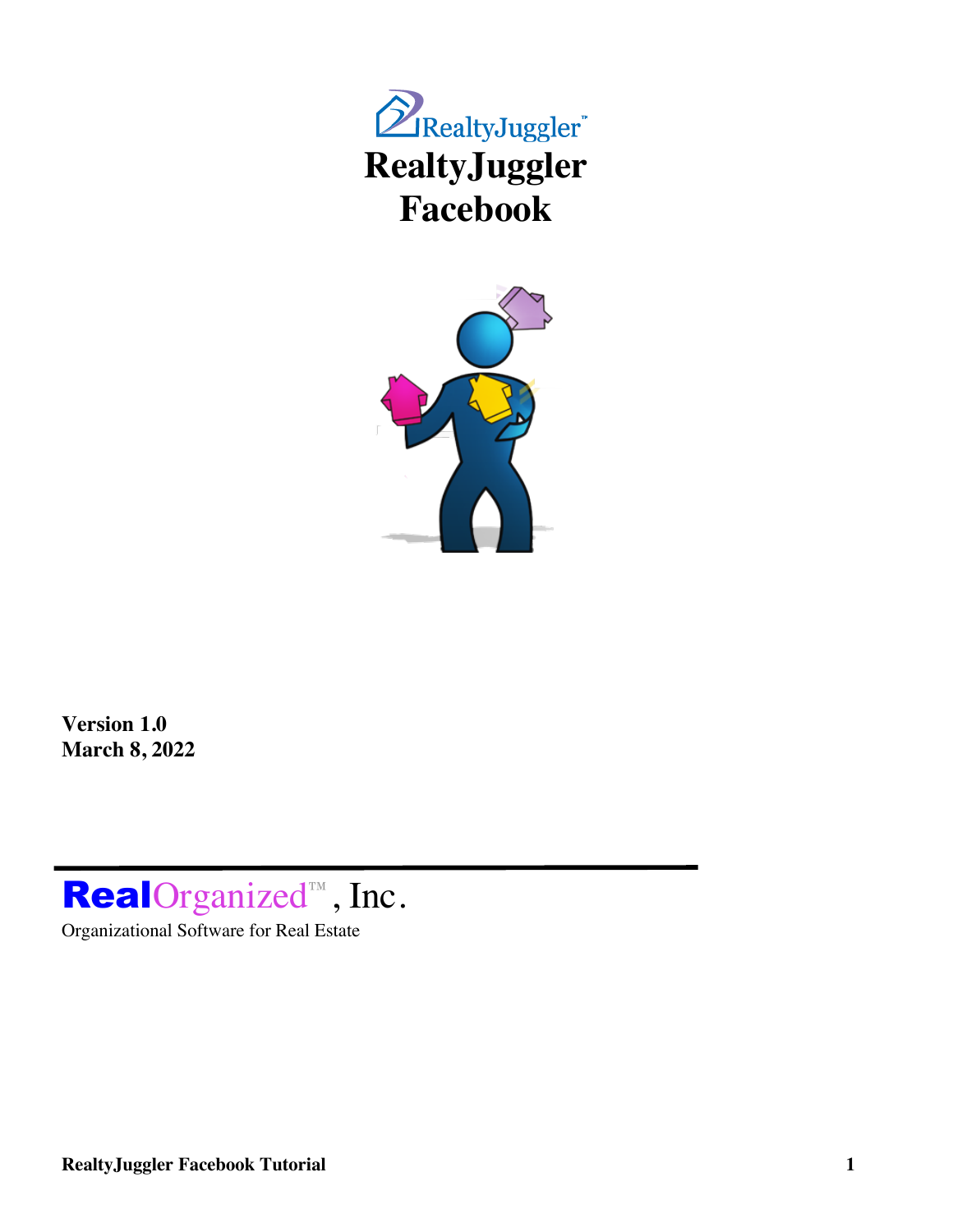#### Copyright © 2022 RealOrganized, Inc. All rights reserved. RealOrganized and RealtyJuggler are trademarks of RealOrganized, Inc.

https://www.RealtyJuggler.com

Email: administrator@realtyjuggler.com Phone: (970) 672-3467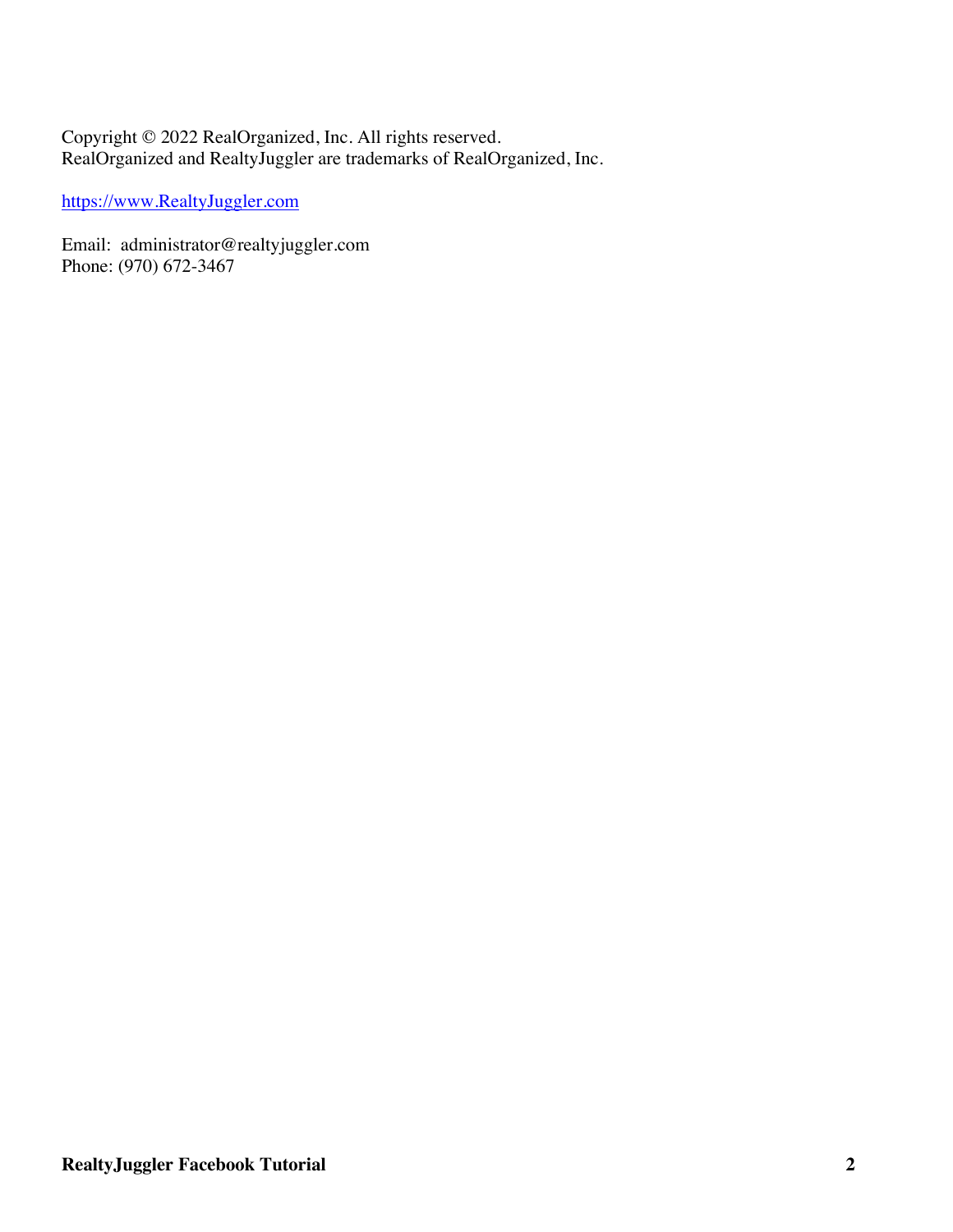## **Table of Contents**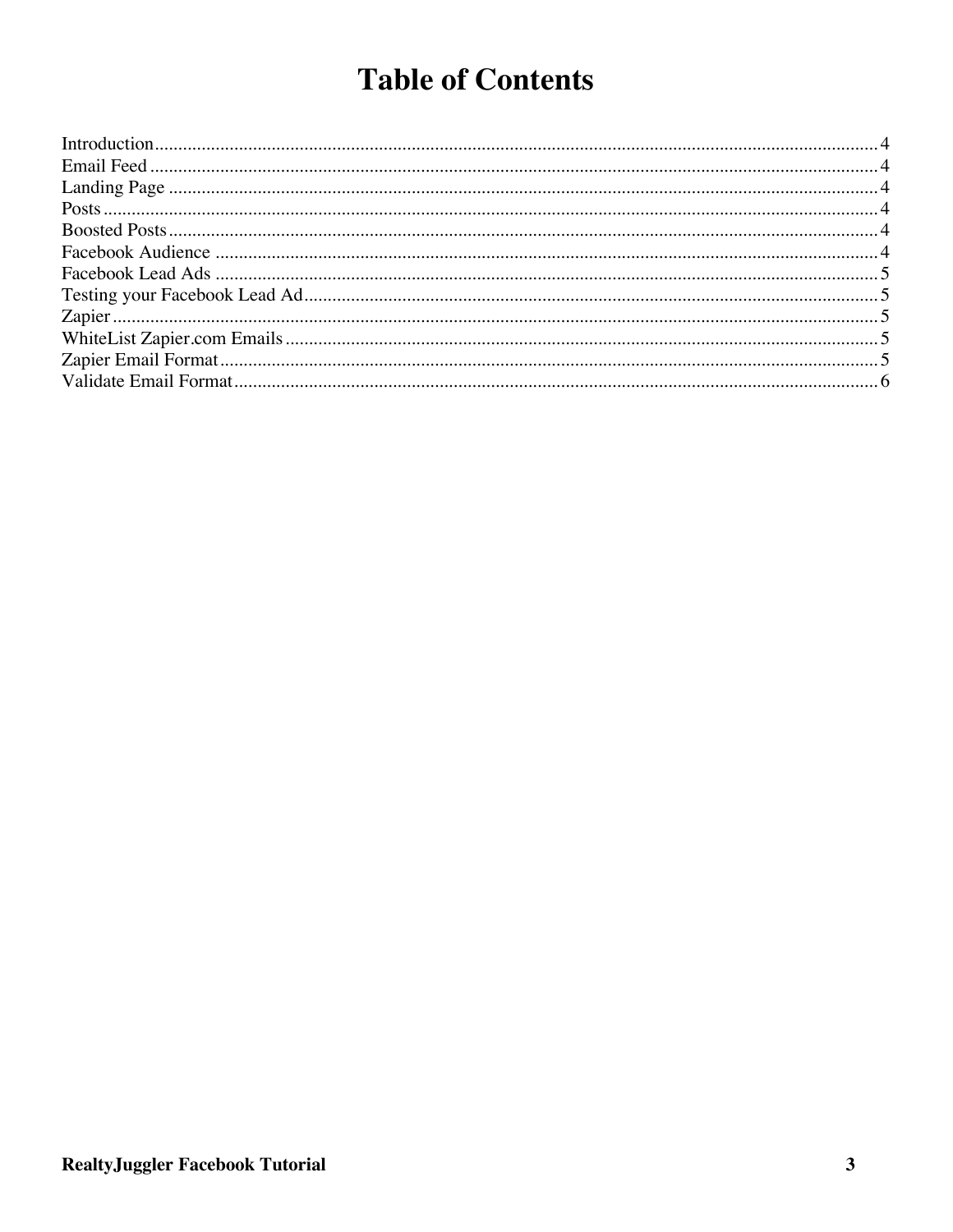#### **Introduction**

Facebook offers multiple ways for real estate agents to advertise on their platform. This tutorial is a brief troubleshooting guide for connecting these lead sources to RealtyJuggler.

#### **Email Feed**

Each RealtyJuggler account has a unique email address which can accept emails with contact information for new leads. Information on this technology is available here:

https://www.realtyjuggler.com/emailfeed

### **Landing Page**

Do you have your own web site? If so, then we recommend that you connect your contact me form to your email feed email address. That way, when leads are entered into your we site, they go directly into RealtyJuggler.

We also recommend creating additional landing pages for other sub-specialities that you have. For example, you could have a page dedicated to providing complimentary CMA to prospective sellers, as well as a new home buyer seminar for new home buyers. Each landing page would contain a brief pitch and rationalle for entering contact information.

Facebook allows you to create action buttons which link to these landing pages.

### **Posts**

The simplest way to advertise on Facebook is to create a Facebook post. The post should contain information that your prospects find useful. Ideally, you are targeting a specific sub-audience. For example, you might create a post describing the reason why it is important to get pre-approved for a loan before making an offer on a home. This would appeal to new home buyers. You could then add a button to your post which links to your new home buyer landing page which offers registration for a new home buyer seminar.

#### **Boosted Posts**

Facebook offers a simple way to turn your posts into a paid advertisement. To do that, click on the Boost option on the post. You would then select an audience who would see your post.

#### **Facebook Audience**

We highly recommend that you select a geographic audience limited to the town where you are acting as a real estate agent. It is not useful to advertize to people in other cities, even if they are your friends. Boosted posts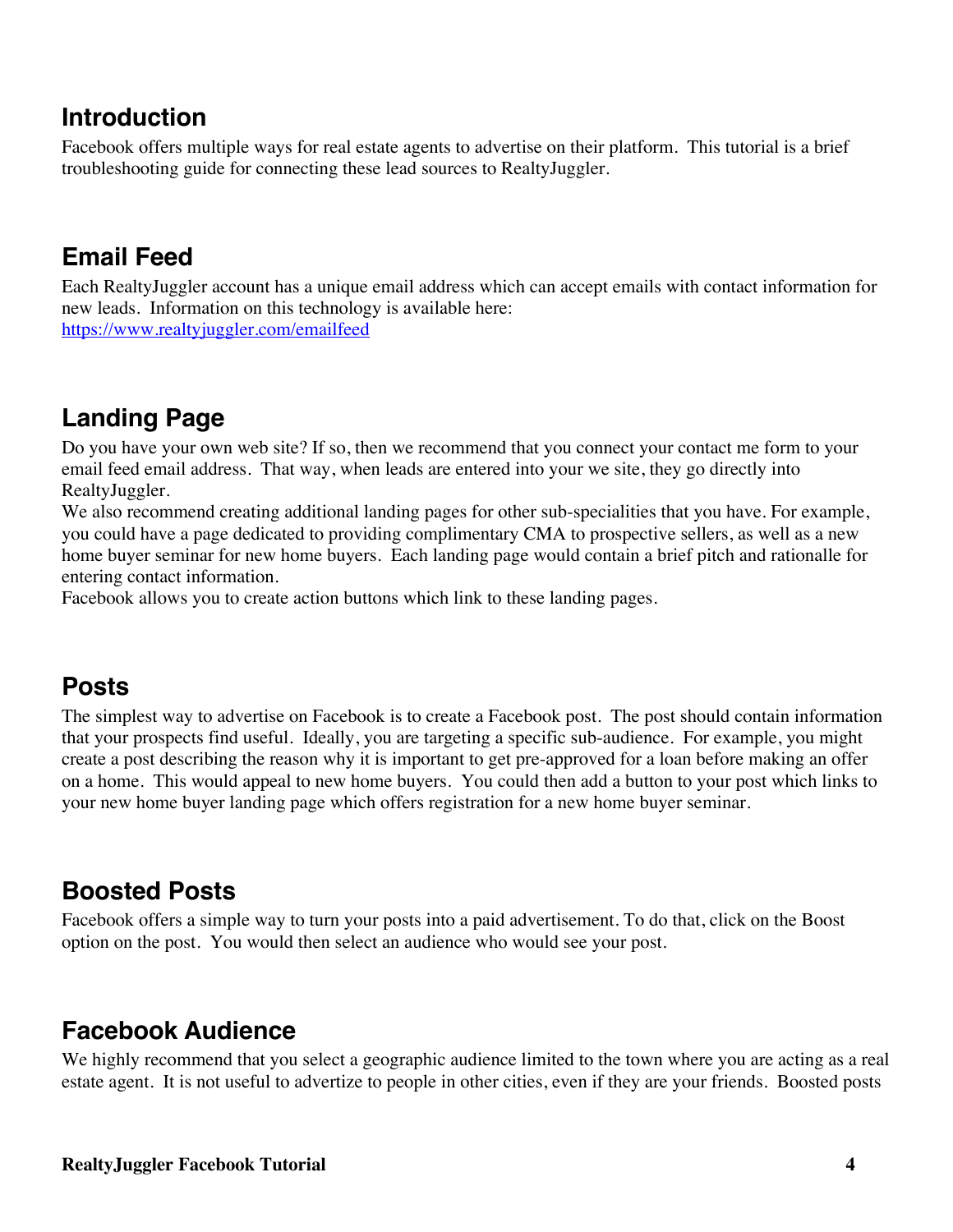are the simplest way to advertize on Facebook and are highly recommended as a way to test market different approaces quickly.

#### **Facebook Lead Ads**

Facebook adverisements are similar to boosted posts, except there are streamlined menchanisms for collecting contact information. Unlike a boosted post, where you would collect contact information on a landing page, a Facebook ad can collect this same information within Facebook itself.

#### **Testing your Facebook Lead Ad**

You should use the Facebook Lead ads testing tool to refine your ad and validate that it is working. Make sure each time you do your test, you use unique contact information or have deleted your old lead from the Facebook. Facebook will not generate new leads if a duplicate lead is already in the system.

#### **Zapier**

Zapier is used to create an email from a Facebook Lead ad. It is not needed if you are using landing pages. To start, sign up for your Zapier account by going to Zapier.com and use the Faceook+Email zap. Follow the instructions. We recommend that you first start by having the emails go to your email address. That will allow you to test the Zap. Once you have perfected the format of the emails, you can switch the email address from your personal email address to your email feed email address.

#### **WhiteList Zapier.com Emails**

Are you having problems getting the emails from Zapier? If so, you will need to whitelist the zapier emails within your email program. Here is insructions for how to do that within Gmail

- 1. Sign into Gmail and click on the Gear icon in upper-right corner of the screen.
- 2. Select the "Settings" menu. Click on the "Filters" tab at the top of the screen.
- 3. Click on the "create a new filter" link at the bottom of the screen.
- 4. Type "@zapier.com" under From.
- 5. Click on the "create a filter with this search" link.
- 6. Make sure "Never send it to Spam" is checked.

#### **Zapier Email Format**

When you edit your Zap, you are able to edit how the body of your email looks. The format needs to look like this:

Name: Sam Smith Mobile Phone: 970-555-1212 EMail: sam@hotmail.com

**RealtyJuggler Facebook Tutorial 5**